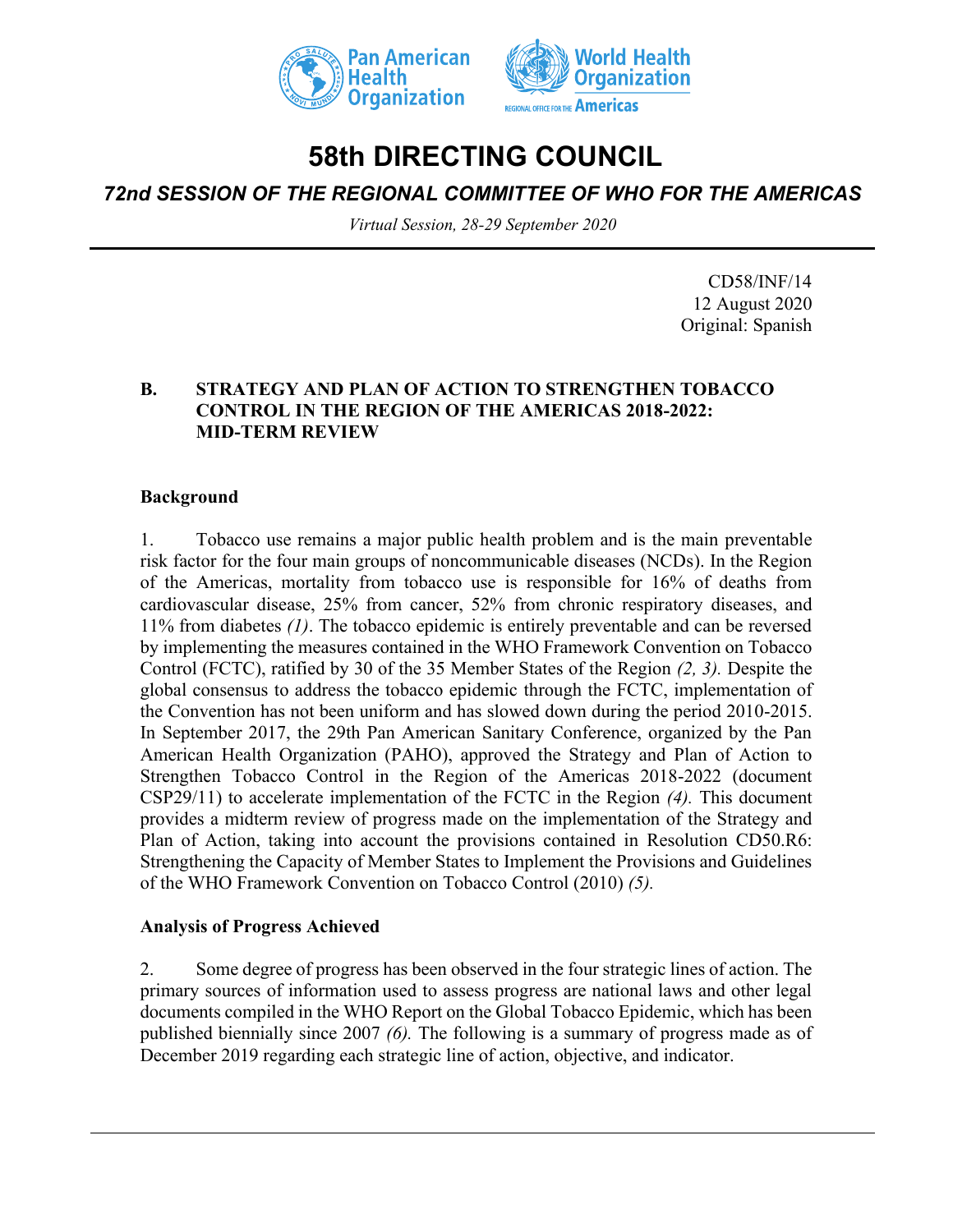### *Strategic line of action 1: Implementation of measures for the creation of completely smoke-free environments and the adoption of effective measures on the packaging and labeling of tobacco products*

3. Regarding strategic line of action 1, two countries passed legislation creating smoke-free environments in all enclosed public areas and workplaces, and on public transportation. Five other countries approved regulations establishing the mandatory inclusion of large, visually striking health warnings on all tobacco packaging. Despite this progress, and although this measure falls entirely under the jurisdiction of health authorities, the tobacco industry is expected to continue its strong opposition, aiming to prevent more countries from meeting this target. Accordingly, the Pan American Sanitary Bureau (the Bureau) has successfully mobilized significant additional technical and financial resources from organizations such as the International Union against Tuberculosis and Lung Disease, Campaign for Tobacco-Free Kids, and the FCTC Secretariat.

| <b>Objective 1.1:</b> Enact smoke-free environment legislation throughout the Region of the Americas                                                                                                            |                                                                                                                                                                                                                                                                                        |
|-----------------------------------------------------------------------------------------------------------------------------------------------------------------------------------------------------------------|----------------------------------------------------------------------------------------------------------------------------------------------------------------------------------------------------------------------------------------------------------------------------------------|
| Indicator, baseline, and target                                                                                                                                                                                 | <b>Status</b>                                                                                                                                                                                                                                                                          |
| 1.1.1 Number of countries with national<br>regulations creating 100% smoke-free<br>environments in all enclosed public and<br>work spaces and public transportation<br>Baseline (2016): 18<br>Target (2022): 35 | Three countries have joined the 18 baseline<br>countries for a total of 21.<br>Four countries have been working towards<br>adopting regulations consistent with this target.<br>The target is not expected to be reached;<br>however, 80% of the target is expected to be<br>achieved. |
|                                                                                                                                                                                                                 |                                                                                                                                                                                                                                                                                        |

**Objective 1.2:** Include health warnings on the packaging of tobacco products

| Indicator, baseline, and target                                                                                                                                                                                | <b>Status</b>                                                                                                                                                                                                                                                                                                                       |
|----------------------------------------------------------------------------------------------------------------------------------------------------------------------------------------------------------------|-------------------------------------------------------------------------------------------------------------------------------------------------------------------------------------------------------------------------------------------------------------------------------------------------------------------------------------|
| <b>1.2.1</b> Number of countries with graphic<br>health warnings on tobacco packaging that<br>meet the criteria of the WHO Report on the<br>Global Tobacco Epidemic<br>Baseline (2016):16<br>Target (2022): 35 | Five countries have joined the 16 baseline<br>countries for a total of 21.<br>Three countries have initiated processes to<br>achieve this target. The target is not expected<br>to be reached; however, 80% of the target is<br>expected to be achieved.                                                                            |
| 1.2.2 Number of countries adopting a<br>policy of neutral and/or standardized<br>packaging<br>Baseline (2016): 1<br>Target (2022): 6                                                                           | One country has joined the baseline country<br>for a total of two.<br>Four countries have been making efforts to pass<br>legislation establishing neutral packaging for<br>tobacco products. However, due to strong<br>opposition, based mainly on unfounded<br>commercial claims, 50% of the target is<br>expected to be achieved. |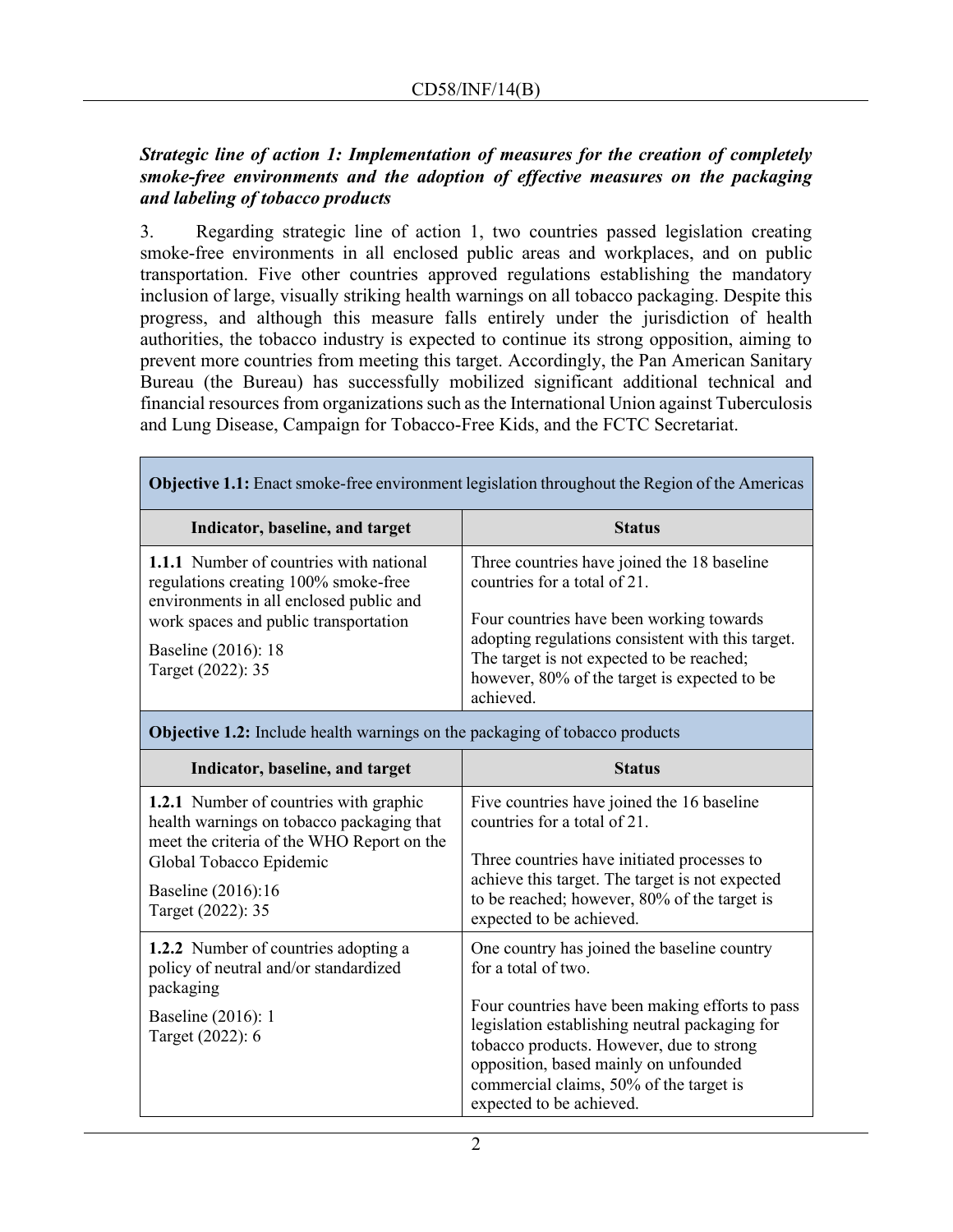# *Strategic line of action 2: Implementation of a ban on the advertising, promotion, and sponsorship of tobacco products and the adoption of measures to reduce their availability*

4. Regarding strategic line of action 2, three new countries passed regulations that completely ban all forms of tobacco advertising, promotion, and sponsorship. In two of these countries, this ban also prohibits displaying tobacco products at points of sale. Three countries adopted measures that increased the tax burden on tobacco products: two countries reached a tax burden greater than 75% of the retail price. The two measures included in this Strategic Line of Action have been the ones most opposed by the tobacco industry since the FCTC came into effect in 2005. The Bureau, in partnership with research centers and international organizations, has promoted the generation and dissemination of evidence to counter the tobacco industry's opposition to tobacco taxes; for example, through independent evaluation of the size of the illicit tobacco trade, which has been shown to be significantly smaller than what the tobacco industry claimed, and through coordination of a network of governmental and non-governmental professionals involved in tobacco tax policy.

| products                                                                                                                                                                                                                        |                                                                                                                                                                                                                                                                                                                                                                                                                                                                                                                                             |
|---------------------------------------------------------------------------------------------------------------------------------------------------------------------------------------------------------------------------------|---------------------------------------------------------------------------------------------------------------------------------------------------------------------------------------------------------------------------------------------------------------------------------------------------------------------------------------------------------------------------------------------------------------------------------------------------------------------------------------------------------------------------------------------|
| Indicator, baseline, and target                                                                                                                                                                                                 | <b>Status</b>                                                                                                                                                                                                                                                                                                                                                                                                                                                                                                                               |
| 2.1.1 Number of countries with a total ban<br>on the advertising, promotion, and<br>sponsorship of tobacco products<br>Baseline (2016): 5<br>Target (2022): 20                                                                  | Three countries have joined the baseline<br>countries for a total of eight.<br>Four countries have initiated processes to<br>achieve this target. Additionally, the Caribbean<br>Community (CARICOM) continues to analyze<br>standards, within the scope of the CARICOM<br>Regional Organisation for Standards and<br>Quality (CROSQ), on the prohibition of tobacco<br>advertising, promotion, and sponsorship in the<br>Caribbean. The target is not expected to be<br>reached; however, 60% of the target is expected<br>to be achieved. |
| 2.1.2 Number of countries whose ban on<br>the advertising, promotion, and sponsorship<br>of tobacco products includes a ban on the<br>display of these products at the point of sale<br>Baseline (2016): 4<br>Target (2022): 19 | Two countries have joined the baseline<br>countries for a total of six.<br>Three countries have initiated processes to<br>achieve this target. The target is not expected to<br>be reached; however, 60% of the target is<br>expected to be achieved.                                                                                                                                                                                                                                                                                       |

**Objective 2.1:** Impose a total ban on the advertising, promotion, and sponsorship of tobacco products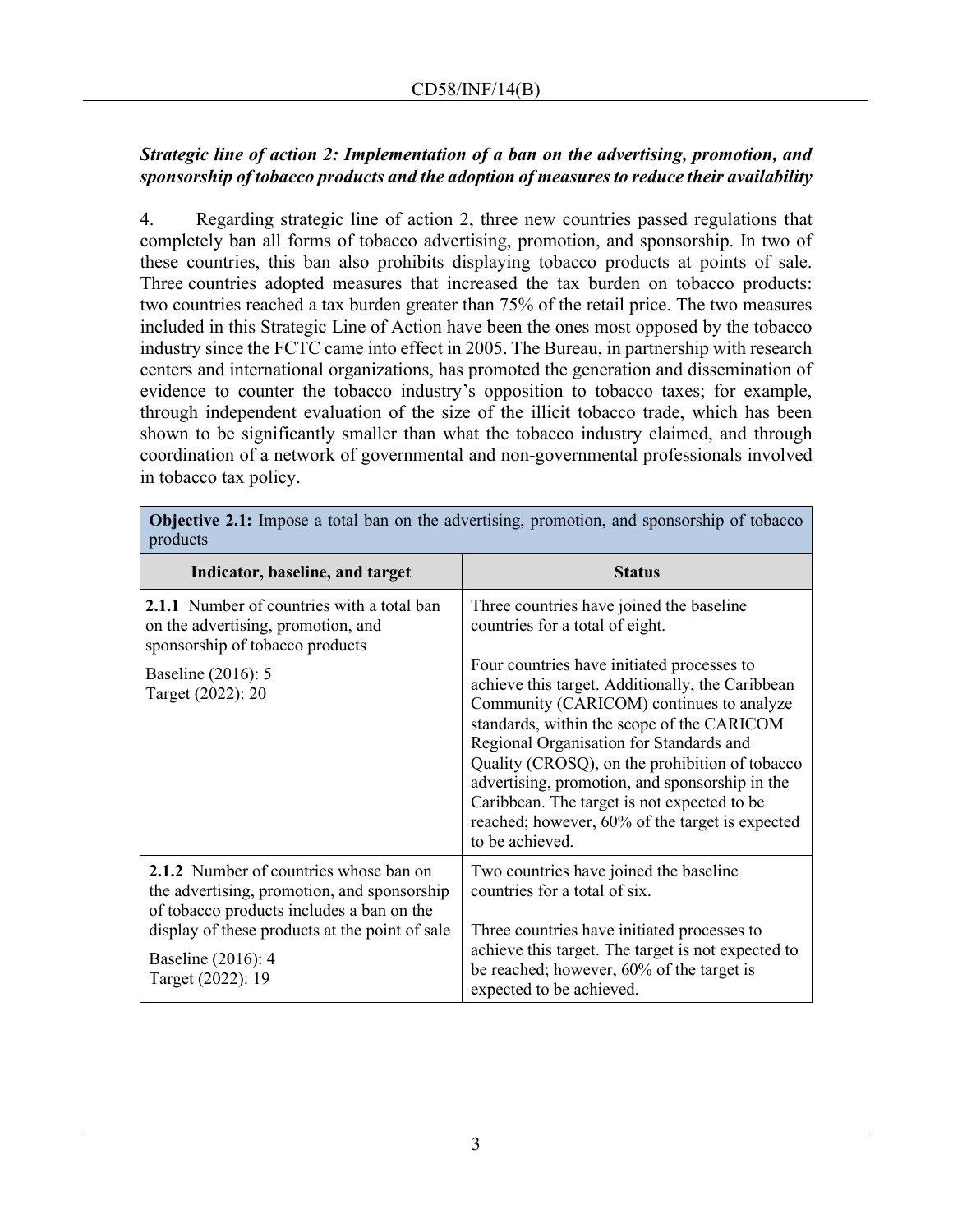| <b>Objective 2.2:</b> Reduce the availability of tobacco products by increasing excise taxes on tobacco                                                                                                                                                                  |                                                                                                                                                                                                                  |  |
|--------------------------------------------------------------------------------------------------------------------------------------------------------------------------------------------------------------------------------------------------------------------------|------------------------------------------------------------------------------------------------------------------------------------------------------------------------------------------------------------------|--|
| Indicator, baseline, and target                                                                                                                                                                                                                                          | <b>Status</b>                                                                                                                                                                                                    |  |
| <b>2.2.1</b> Number of countries in which total<br>taxes represent 75% or more of the final<br>retail price, or in which the increase has<br>been substantial enough to promote a<br>change of category in the classification<br>Baseline (2016): 2<br>Target (2022): 10 | Three countries have joined the baseline<br>countries for a total of five.<br>The target is not expected to be reached,<br>however; 80% of the target is expected to be<br>achieved.                             |  |
| <b>2.2.2</b> Number of countries that increase<br>excise taxes on tobacco in a way that<br>promotes an increase in the affordability<br>index presented in the WHO Report on the<br>Global Tobacco Epidemic 2015*<br>Baseline $(2016)$ : 0<br>Target (2022): 20          | 11 countries.<br>The target is expected to be met, as several<br>countries are working on designing their<br>tobacco tax policies, including health targets,<br>and are seeking to make tobacco less affordable. |  |

(\*) Percentage of per capita GDP needed to purchase 100 packs of the country's most popular brand of cigarettes.

#### *Strategic line of action 3: Ratification of the FCTC and the Protocol to Eliminate Illicit Trade in Tobacco Products by Member States that have not yet done so*

5. Regarding strategic line of action 3, no progress has been made on ratifying the FCTC. However, the Protocol on the Elimination of Illicit Trade in Tobacco Products was ratified by two more countries. The Bureau has acted at the national and regional level to promote the ratification and implementation of this Protocol, with the support from the FCTC Secretariat.

| <b>Objective 3.1:</b> Achieve ratification of the FCTC                  |                                                                                                                                                                                                                                                                            |
|-------------------------------------------------------------------------|----------------------------------------------------------------------------------------------------------------------------------------------------------------------------------------------------------------------------------------------------------------------------|
| Indicator, baseline, and target                                         | <b>Status</b>                                                                                                                                                                                                                                                              |
| <b>3.1.1</b> Number of countries that are States<br>Parties to the FCTC | No additional countries have joined the baseline<br>countries. The total remains at 30.                                                                                                                                                                                    |
| Baseline (2016): 30<br>Target (2022): 33                                | There has been no progress during the period and<br>the target is not expected to be reached.                                                                                                                                                                              |
|                                                                         | In the five countries that are not yet States<br>Parties to the FCTC, there has been no political<br>will to initiate the ratification process. In two of<br>the five countries, there were some measures to<br>promote ratification. These measures were<br>unsuccessful. |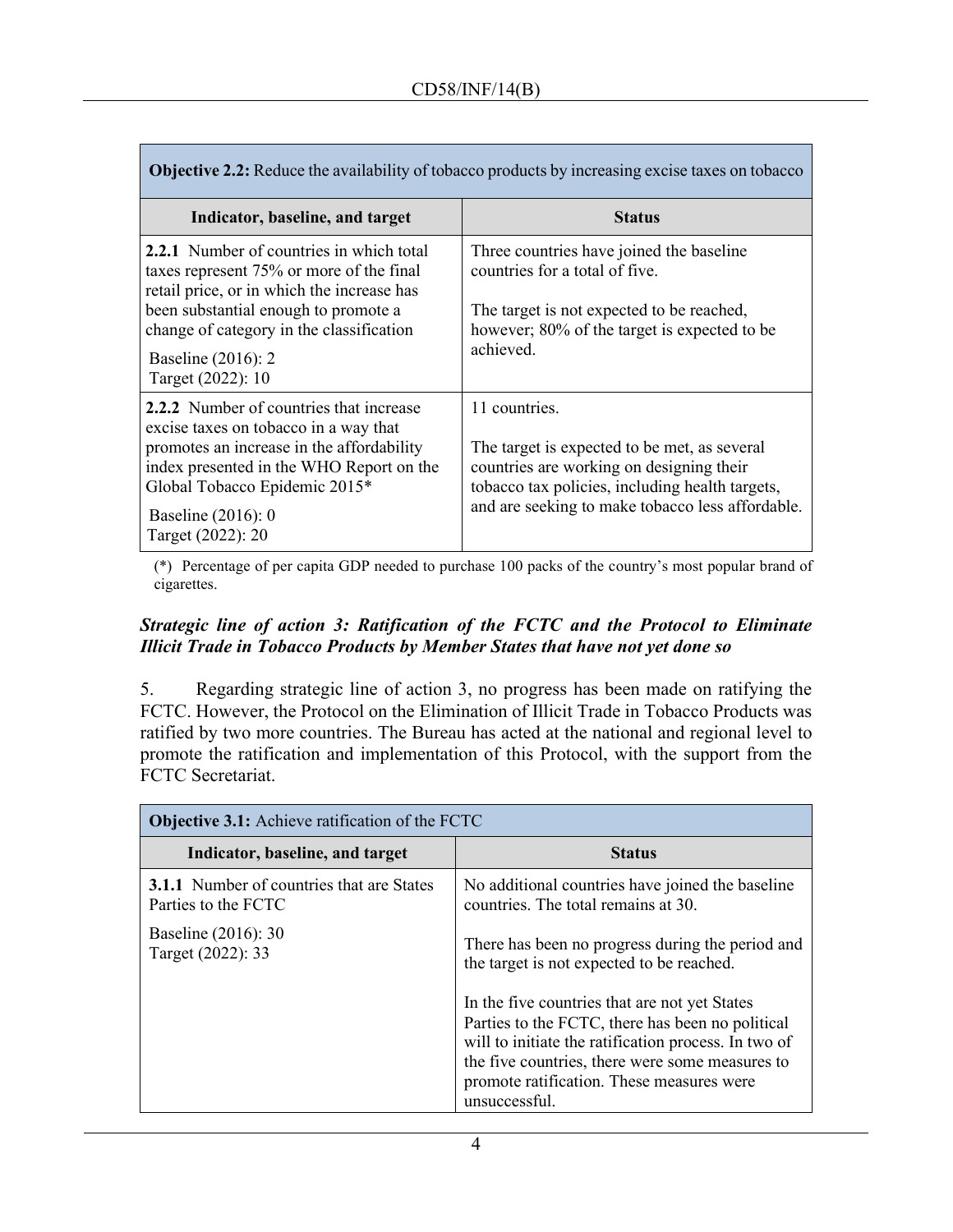| <b>Objective 3.2:</b> Achieve ratification of the Protocol to Eliminate Illicit Trade in Tobacco Products                                                                                                |                                                                                                                                                                                                                                |  |
|----------------------------------------------------------------------------------------------------------------------------------------------------------------------------------------------------------|--------------------------------------------------------------------------------------------------------------------------------------------------------------------------------------------------------------------------------|--|
| Indicator, baseline, and target                                                                                                                                                                          | <b>Status</b>                                                                                                                                                                                                                  |  |
| <b>3.2.1</b> Number of States Parties to the<br>FCTC that are also States Parties to the<br>Protocol to Eliminate Illicit Trade in<br><b>Tobacco Products</b><br>Baseline (2016): 4<br>Target (2022): 20 | Two countries have joined the baseline countries<br>for a total of six.<br>The target is not expected to be reached, as few<br>countries have the ratification of this Protocol on<br>their executive and legislative agendas. |  |

*Strategic line of action 4: Strengthening Member States' capacity in terms of public health policies to counter attempts at interference by the tobacco industry and those who work to further its interests*

6. Regarding strategic line of action 4, the Bureau has been supporting actions to implement measures to protect the design and implementation of tobacco control policies from commercial and other vested interests of the tobacco industry and those who work to further its interests. With support from the Bloomberg Initiative and the FCTC Secretariat, technical cooperation has been provided and subregional activities carried out in conjunction with the Global Center for Good Governance in Tobacco Control in Thailand and the Center for International Cooperation on Tobacco Control in Uruguay. The Bureau, with support from specialists on the subject, prepared questions related to this objective, which will be included in the questionnaire accompanying the next WHO Report on the Global Tobacco Epidemic.<sup>1</sup> In addition, the Bureau has received support from The O'Neill Institute for National and Global Health Law (a WHO Collaborating Center) at Georgetown University to review ethics codes and similar standards for public officials.

| Indicator, baseline, and target                                                                                                                                                                                                                                                 | <b>Status</b>                                                                                                                                                                                                                                                                                                                                                                                                                                                                                                                                                                                                       |
|---------------------------------------------------------------------------------------------------------------------------------------------------------------------------------------------------------------------------------------------------------------------------------|---------------------------------------------------------------------------------------------------------------------------------------------------------------------------------------------------------------------------------------------------------------------------------------------------------------------------------------------------------------------------------------------------------------------------------------------------------------------------------------------------------------------------------------------------------------------------------------------------------------------|
| 4.1.1 Number of countries that have<br>mechanisms in place for the identification<br>and management of conflicts of interest for<br>government officials and employees with<br>responsibility for tobacco control policies<br>Baseline (2016): Unavailable<br>Target (2020): 20 | Number of countries: Still unavailable<br>Several countries have been making efforts to<br>implement conflict of interest management<br>mechanisms for government officials. However,<br>there is no standardized information available to<br>report on progress, as there is no global indicator<br>on this issue. To fill this gap, the Bureau has<br>developed an instrument to collect comparable<br>information from PAHO Member States on the<br>subject. This information will be collected during<br>2020 as part of the upcoming WHO Report on<br>the Global Tobacco Epidemic, to be published<br>in 2021. |

**Objective 4.1:** Establish effective mechanisms to prevent interference by the tobacco industry or those who work to further its interests

<sup>1</sup> The information collection process for the next report began in April 2020.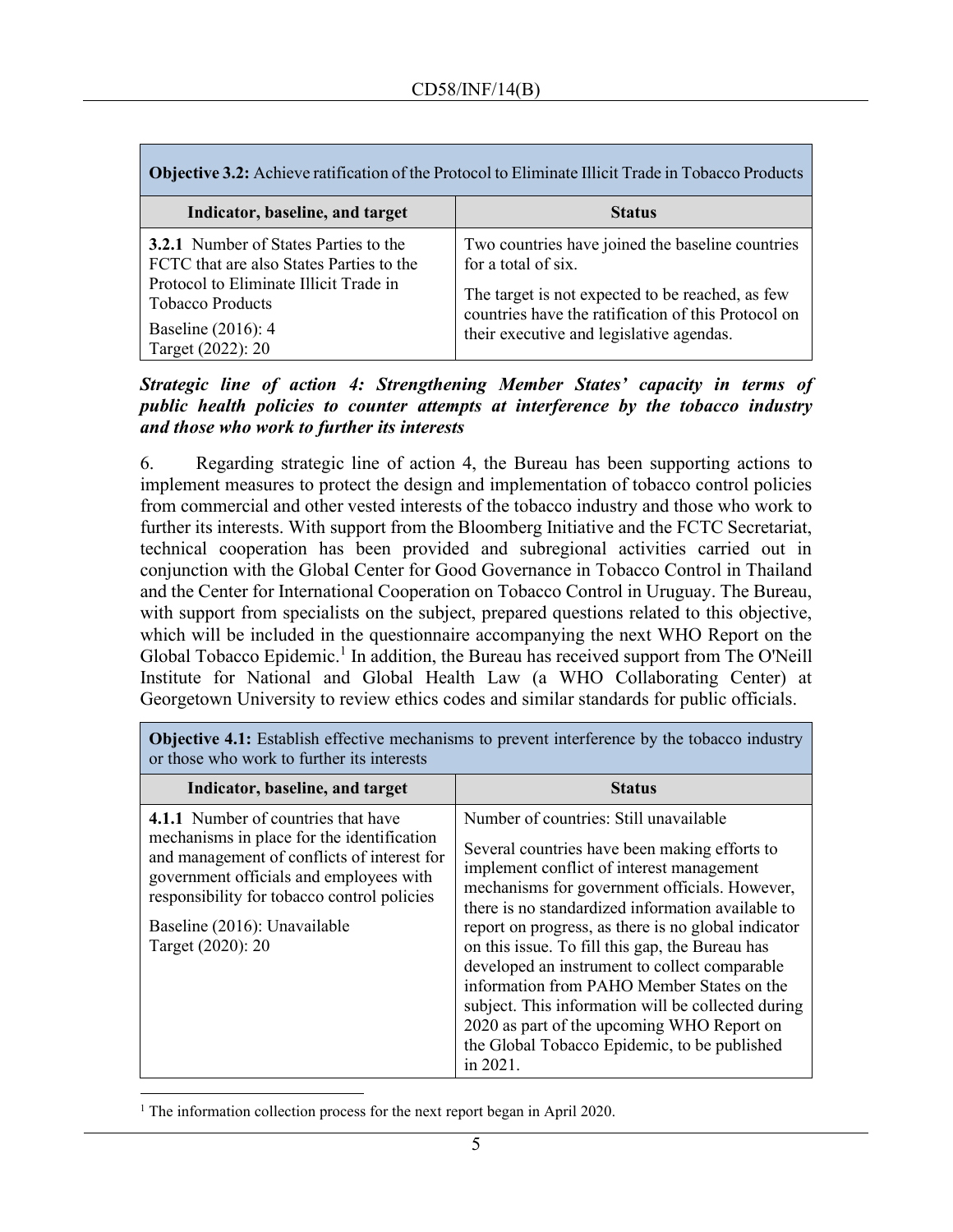7. The progress made so far shows that intersectoral work at the governmental level, alongside the work of PAHO and academic and civil society institutions, is crucial to obtaining evidence that will counter opposition from the tobacco industry."

## **Action Necessary to Improve the Situation**

8. Member States should consider the following measures that would help improve the situation:

- a) Review achievements and challenges in each strategic line of action presented in this document to accelerate the implementation of the FCTC (or, if not a State Party, of the measures contained therein) in their respective countries.
- b) Strengthen commitment at the national level to adopt regulations establishing 100% smoke-free environments in all public places and enclosed workplaces, and placing large, visually-striking health warnings on tobacco packaging, considering that, by and large, these measures fall exclusively under the jurisdiction of health authorities.
- c) Continue to strengthen measures protecting tobacco control policies from commercial and other vested interests of the tobacco industry, and those who protect their interests. To this end, we call upon other government sectors to join and draw on the experience already available to Member States of the Region.
- d) Promote or strengthen coherent tax and health policies relating to tobacco products, by strengthening national alliances with tax authorities and promoting assistance from international, governmental, and non-governmental institutions.
- **e)** Keep up with the tobacco industry's new strategies and tactics—from product design to systematic and aggressive campaigns—that attract young people to use tobacco or nicotine products. Develop necessary measures in accordance with Resolution CD50.R6 *(5)*. Strengthen monitoring of the use of these tobacco products and their effects.
- f) Share experiences between countries through active participation in the Conferences of the Parties to the FCTC , the Meeting of the Parties to the Protocol to Eliminate Illicit Trade in Tobacco Products, and inter-session meetings, each according to its status as a State Party or Observer to each of these treaties.

# **Action by the Directing Council**

9. Considering the extraordinary and unprecedented circumstances presented by the COVID-19 pandemic, and in accordance with Resolution CE166.R7, this report will be published for information purposes only, and will not be discussed by the Directing Council.